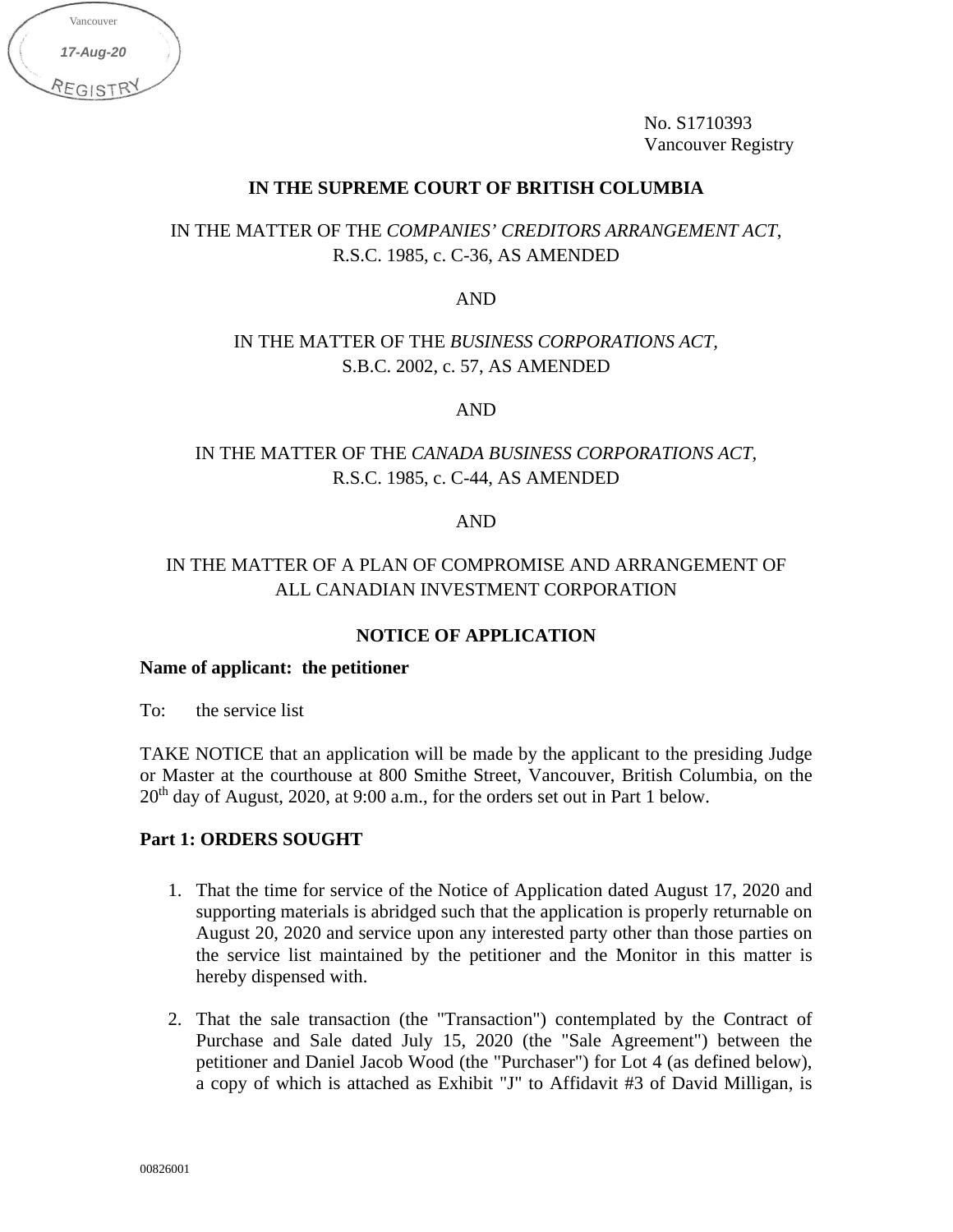hereby approved, on the basis that the Sale Agreement is commercially reasonable.

- 3. That the execution of the Sale Agreement by McEown and Associates Ltd. in its capacity as court appointed monitor of the petitioner is hereby authorized and approved, and the Monitor is hereby authorized and directed to take such additional steps and execute such additional documents as may be necessary or desirable for the completion of the Transaction and for the conveyance to the Purchaser of the assets described in the Sale Agreement.
- 4. Such further and other relief as this Honourable Court deems just.

# **Part 2: FACTUAL BASIS**

- 5. On November 10, 2017 the Honourable Madam Justice Adair made an Initial Order granting the petitioner protection from its creditors pursuant to the *Companies' Creditors Arrangement Act*, R.S.C. 1985, c. C-36, as amended (the "*CCAA*"). Pursuant to the Initial Order, the stay of proceedings expired on December 9, 2017 (the "Stay Period").
- 6. Boale, Wood & Company Ltd. was appointed as monitor in the *CCAA* proceedings. An order was subsequently granted substituting McEown and Associates Ltd. as the monitor (the "Monitor").
- 7. Since December 5, 2017 the Stay Period has been extended on various occasions including most recently to October 16, 2020.
- 8. On November 9, 2018, the Monitor was granted additional powers including, subject to the requirements for court approval, the power to direct or cause the petitioner to sell its assets, including Lot 4.
- 9. The petitioner's efforts to realize on its assets have resulted in the execution of the Sale Agreement to sell Lot 4, the details of which are described in further detail below.
- 10. The petitioner is seeking approval for the sale of Lot 4 in accordance with the terms of the Sale Agreement.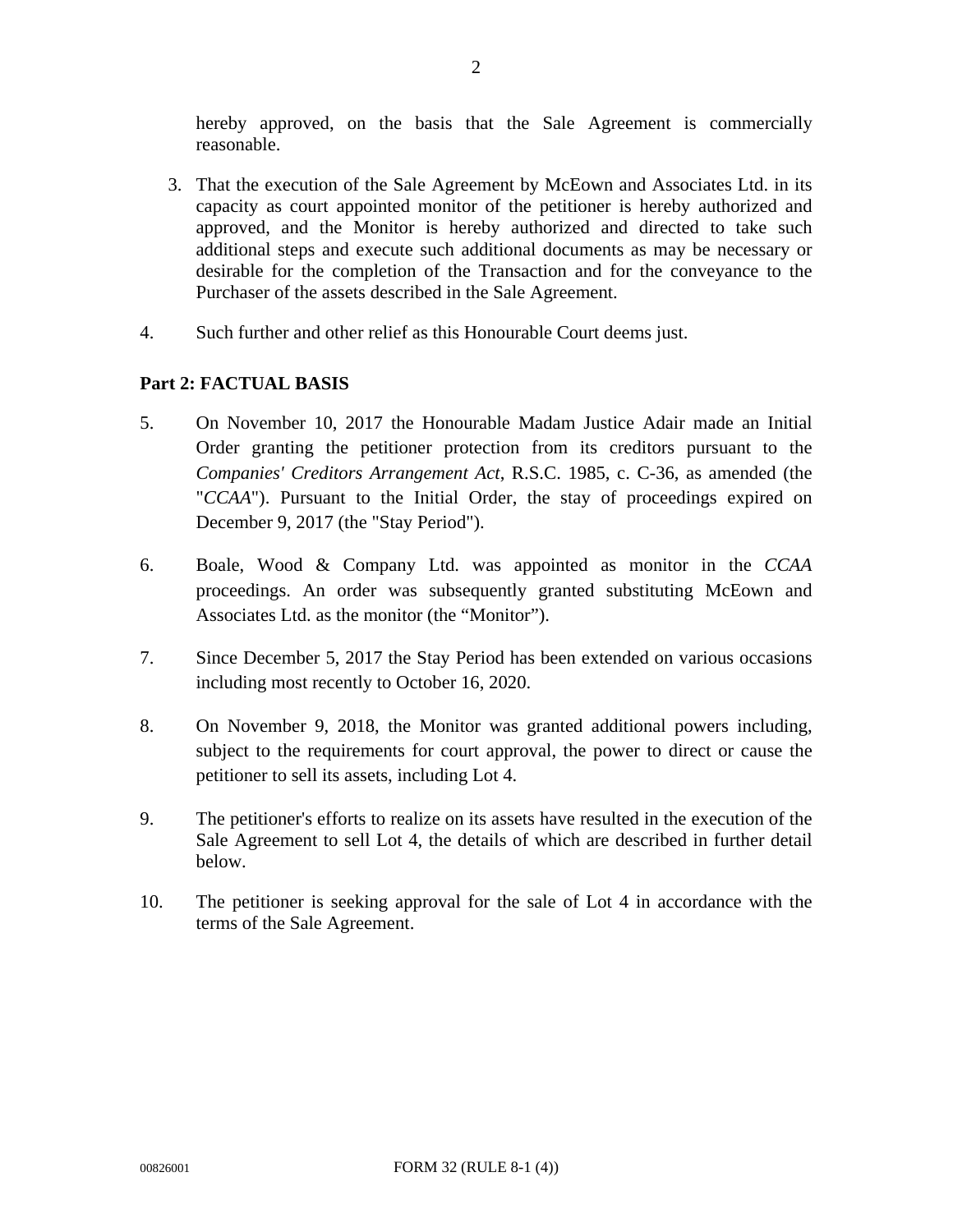### **Sale of Lot 4**

11. The petitioner is the registered owner of a property located at Packalen Boulevard, Garden Bay, Pender Harbour, British Columbia, V0N 1S1 more particularly described as:

PID 026-192-993

LOT 4 AND AN UNDIVIDED 3/12<sup>TH</sup> SHARE IN LOT 7, DISTRICT LOT 3923

GROUP 1 NEW WESTMINSTER DISTRICT PLAN BCP15562

 $("Lot 4")$ 

- 12. Lot 4 is a 1.084 acre parcel of property.
- 13. The petitioner began listing Lot 4 for sale in August 2016 with a realtor on the Sunshine Coast.
- 14. Lot 4 has been marketed by a variety of means including:
	- a. advertising continually on www.sunshinecoasthomes.com;
	- b. advertising continually on www.royallepagesussex.com;
	- c. advertising continually on www.realtylink.org;
	- d. promotional posts on Facebook and Instagram for SunshineCoastHomes.com;
	- e. advertised monthly in display advertising in the Sunshine Coast Real Estate Guide;
	- f. "For Sale" signage on Lot 4 with realtor contact information for dive by showings; and
	- g. Advertised continually in window display sheet format in Royal LePage Sussex Sechelt & Pender Harbour locations and Garden Bay area kiosk.
- 15. Lot 4 has been shown numerous times but until recently, no one has been prepared to submit an offer.
- 16. On July 15, 2020 the petitioner received an offer to purchase Lot 4 for \$550,000 plus GST, if any.
- 17. On July 17, 2020 the petitioner, through the Monitor, made a counteroffer for \$639,000 plus GST, if any.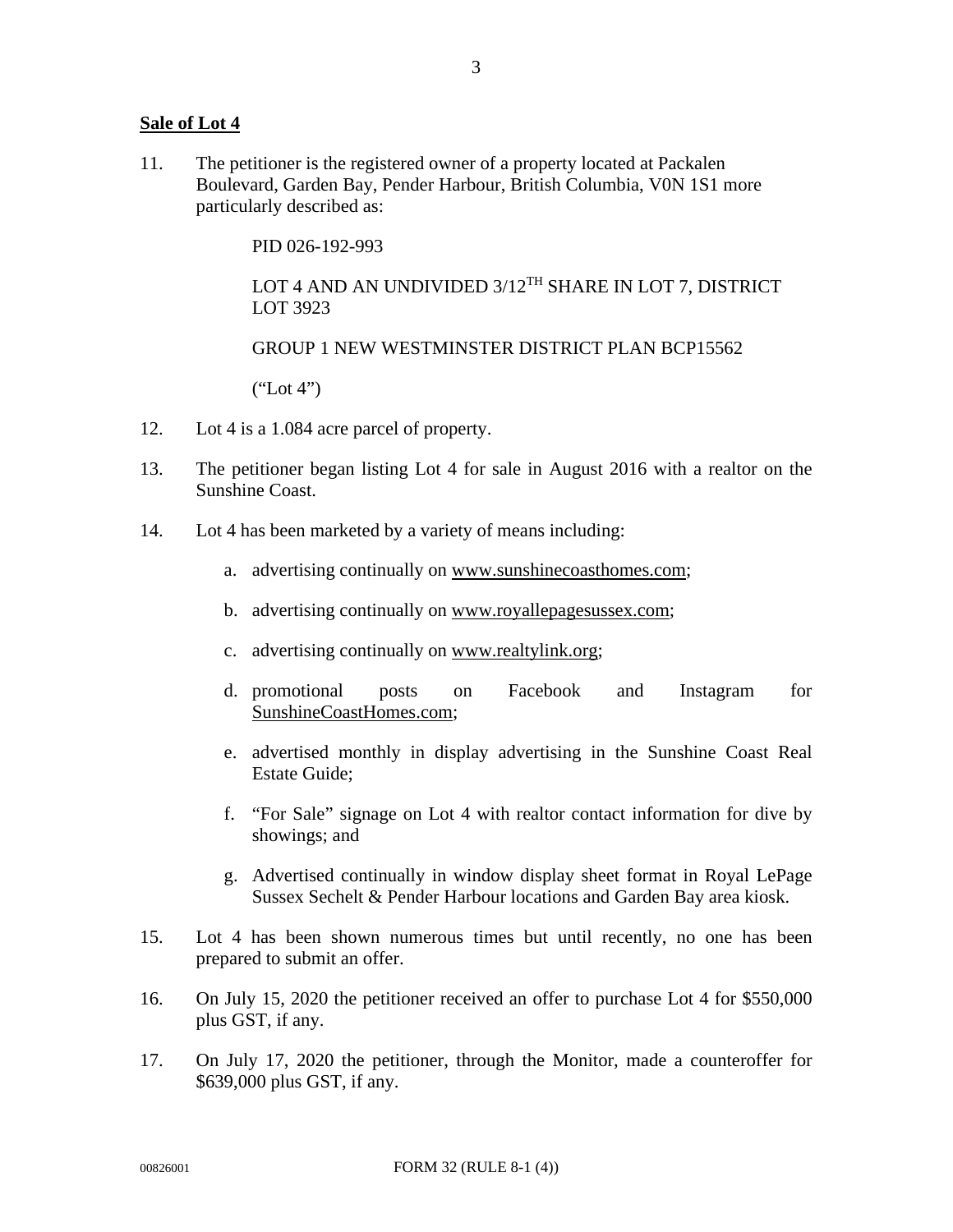- 18. On July 17, 2020, the petitioner received a counteroffer for \$580,000.00 plus GST, if any.
- 19. On July 20, 2020, the petitioner, through the Monitor, made a counteroffer for \$629,000.00 plus GST, if any.
- 20. On July 20, 2020, the petitioner received a counteroffer for \$600,000.00 plus GST, if any.
- 21. On July 22, 2020, the petitioner, through the Monitor, made a counteroffer for \$609,000.00 plus GST, if any (the "Lot 4 Offer"). The purchaser has accepted the Lot 4 Offer subject to court approval. If approved, the Lot 4 Offer is scheduled to complete August 28, 2020.
- 22. The Lot 4 Offer requires court approval on or before August 21, 2020.
- 23. The petitioner is required to remit GST on the sale of Lot 4 and the Lot 4 Offer represents a sum of \$639,450 (GST inclusive).
- 24. The Lot 4 Offer is from the only party that has been prepared to submit an offer to the petitioner since Lot 4 was listed in August 2016.
- 25. Lot 4 has a 2020 B.C. Assessment Value of \$804,000.
- 26. The petitioner's realtor's evidence confirms:
	- a. he has observed a downturn in the real estate market; and
	- b. properties on the Sunshine Coast are often selling below their assessed values.
- 27. Although the purchase price is lower than the assessed value, the property has not garnered interest that supports a value greater than the Lot 4 Offer and the realtor has confirmed that he believes the Lot 4 Offer represents the current fair market value for Lot 4.
- 28. The realtor has also been advised of the remote sealed competing bids process that is being utilized during the Covid-19 pandemic and has confirmed that he will provide that information to any other prospective purchasers.
- 29. The Lot 4 Offer is consistent with a recent appraisal commissioned by the Monitor (the "2020 Appraisal").
- 30. The sale of Lot 4 is another step forward in the petitioner's restructuring efforts.

# **Part 3: LEGAL BASIS**

31. Rules 1-3, 8-1, and 13-5 of the *Supreme Court Civil Rules*.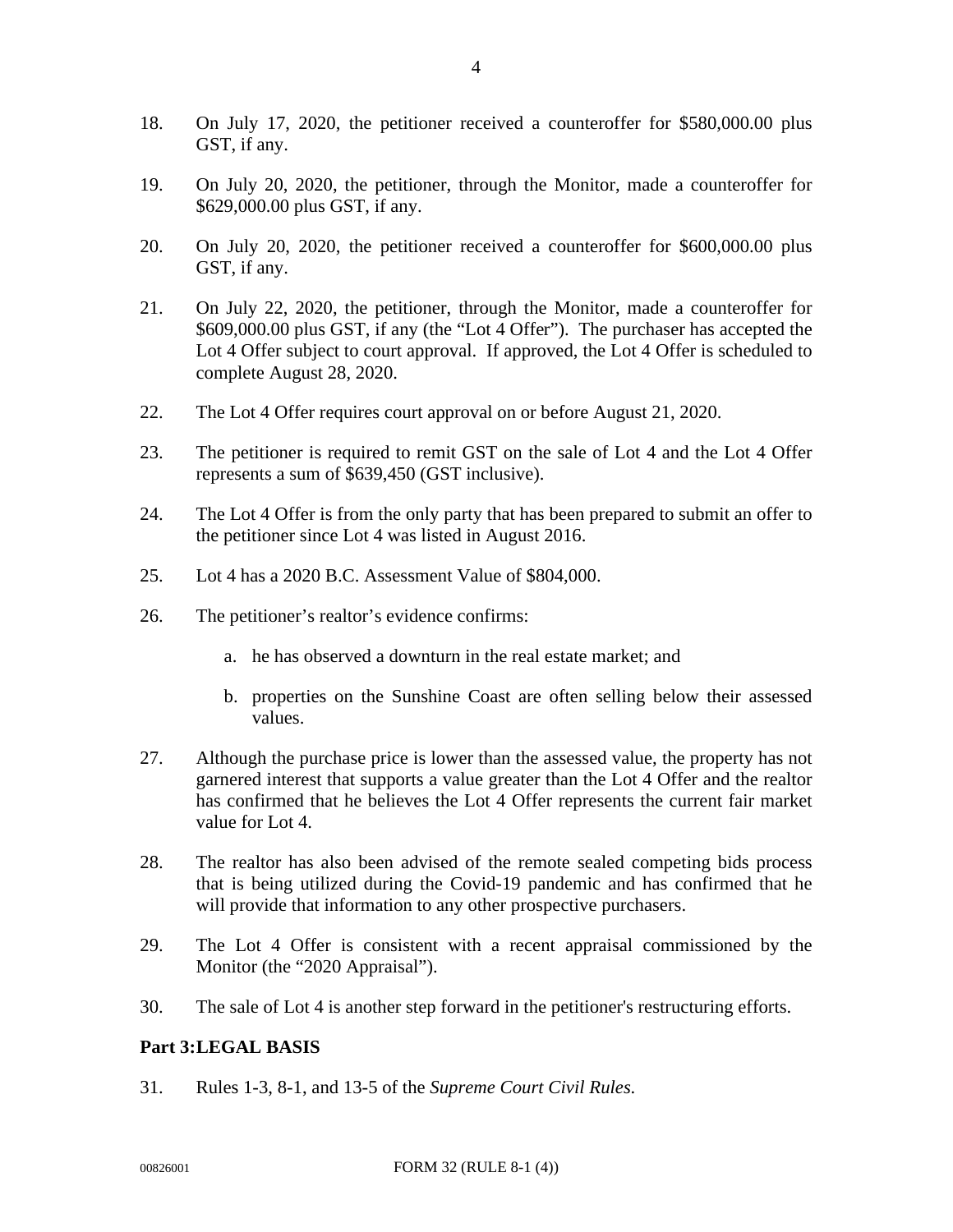- 32. Pursuant to s.36(1) of the *CCAA*, a debtor company in respect of which an order has been made under the CCAA may not sell or otherwise dispose of assets outside the ordinary course of business unless authorized to do so by the court.
- 33. Pursuant to s.36(2) of the *CCAA*, a company that applies for an authorization to sell is to give notice of the application to the secured creditors who are likely to be affected by the proposal proposed sale or disposition. There is a mortgage registered against title in favor of the DIP lender.
- 34. Section 36(3) of the *CCAA* provides that in deciding whether to grant the authorization to sell, the court is to consider, amongst other things:
	- a. whether the process leading to the proposed sale or disposition was reasonable in the circumstances;
	- b. whether the monitor approved the process leading to the proposed sale or disposition;
	- c. whether the monitor filed with the court a report stating that in its opinion the sale or disposition that would be more beneficial to the creditors than a sale or disposition under a bankruptcy;
	- d. the extent to which the creditors were consulted;
	- e. the effect of the proposed sale or disposition on the creditors and other interested parties; and
	- f. whether the consideration to be received for the assets is reasonable and fair, taking into account their market value.
- 35. Section 36(6) of the *CCAA* provides that the court may authorize a sale or disposition free and clear of any security, charge or other restriction and, if it does, it shall also order that other assets of the company or the proceeds of sale or disposition be subject to a security, charge or other restriction in favour of the creditor whose security, charge or other restriction is to be affected by the order.
- 36. The petitioner further relies on s.11 of the *CCAA* and the inherent and equitable jurisdiction of this Honourable Court.
- 37. For the reasons set out below, the petitioner submits that on a consideration of the facts set out in section 36(3) of the *CCAA*, the sale of Lot 4 is appropriate in the circumstances:
	- a. the property has been listed since August 2016;
	- b. the Monitor has been kept apprised of marketing activities during the course of these proceedings and has been in effective control of that process since November 2018;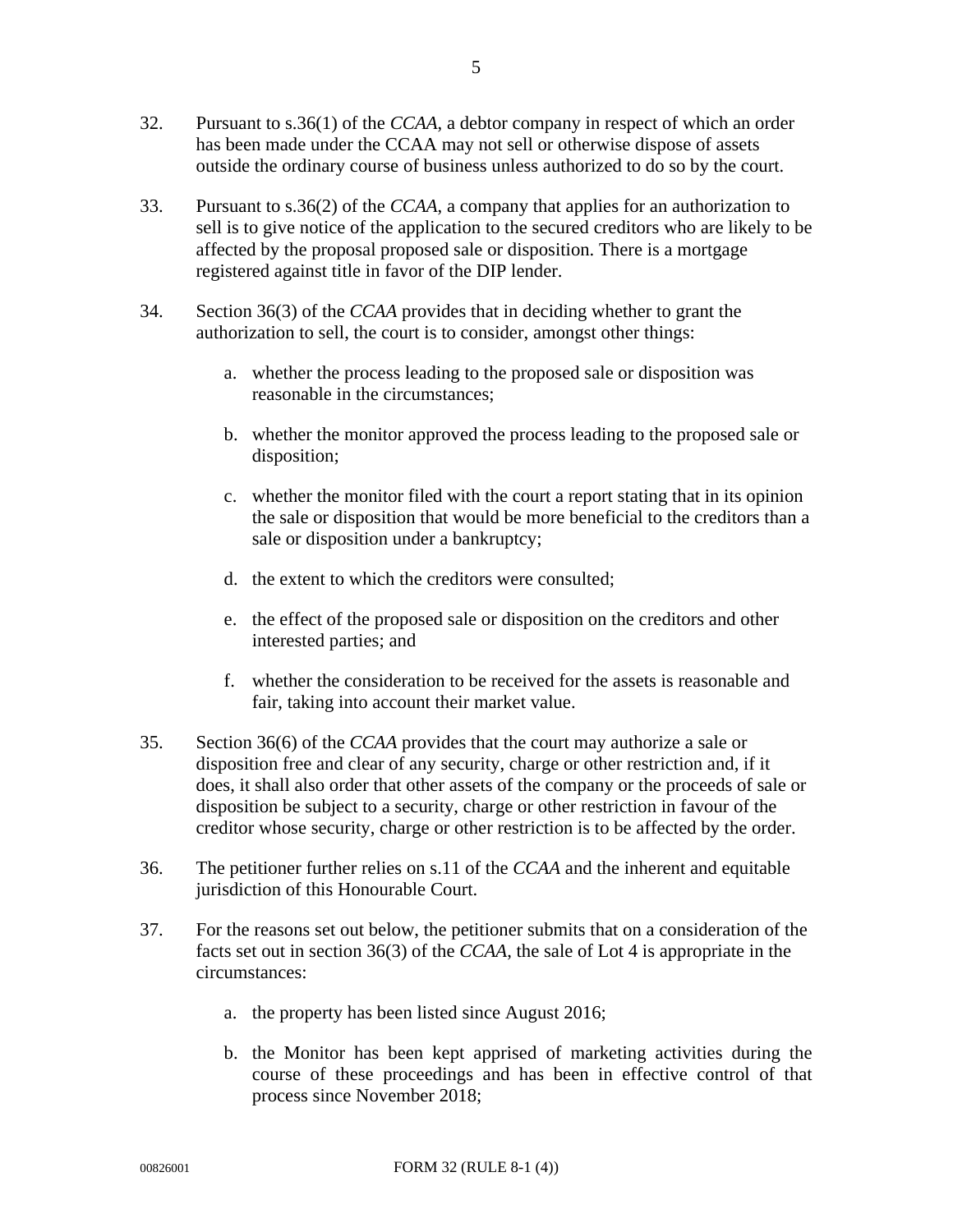- c. the Monitor conducted the negotiations leading up to the execution of the Lot 4 Offer, is aware of the assessed value and commissioned the 2020 Appraisal;
- d. the Monitor and the petitioner intend to try and reach an agreement with the DIP Lender regarding the sales proceeds and if that is not possible will seek directions from the Court;
- e. the proposed sale will benefit the stakeholder group as a whole, as it is another step towards the petitioner's restructuring plan;
- f. the consideration to be received is fair and reasonable, taking into account the challenges of the property, including its location and market conditions. The property has been properly exposed and marketed, and the Lot 4 Offer is the best and only offer the petitioner has received to date. Accordingly, the consideration to be received is reflective of the true market value of Lot 4.

# **Part 4: MATERIAL TO BE RELIED ON**

- 38. Affidavit #3 of David Milligan, made on the  $13<sup>th</sup>$  day of August, 2020.
- 39. Affidavit #1 of Chelsey Cochrane made on the  $26<sup>th</sup>$  day of July, 2019.
- 40. 23rd Report of the Monitor.
- 41. Such other materials as counsel may advise and this Honourable Court may allow.

The Applicant estimates that the Application will take 40 minutes.

- [ ] This matter is within the jurisdiction of a master.
- [X] This matter is not within the jurisdiction of a master.

TO THE PERSONS RECEIVING THIS NOTICE OF APPLICATION: If you wish to respond to this notice of application, you must, within 5 business days after service of this notice of application or, if this application is brought under Rule 9-7, within 8 business days after service of this notice of application:

- (a) file an application response in Form 33;
- (b) file the original of every affidavit, and of every other document, that:
	- (i) you intend to refer to at the hearing of this application, and
	- (ii) has not already been filed in the proceeding, and
- (c) serve on the applicant 2 copies of the following, and on every other party of record one copy of the following: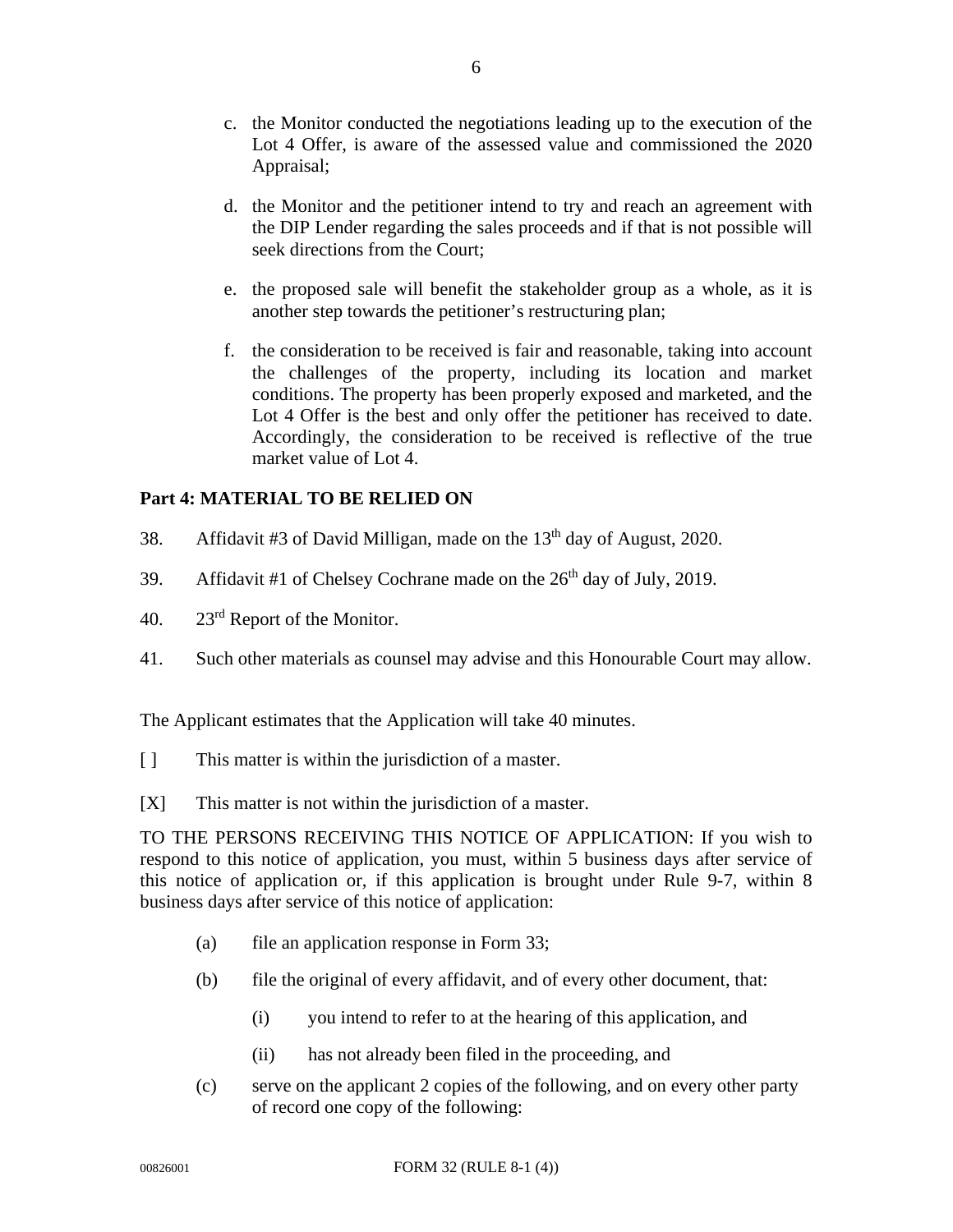- (ii) a copy of each of the filed affidavits and other documents that you intend to refer to at the hearing of this application and that has not already been served on that person;
- (iii) if this application is brought under Rule 9-7, any notice that you are required to give under Rule 9-7 (9).

Date: August 17, 2020

 Signature of Jeremy D. West Counsel for the petitioner

|            | To be completed by the court only:                                                        |
|------------|-------------------------------------------------------------------------------------------|
| Order made | in the terms requested in paragraphs ________. of Part 1 of this<br>notice of application |
|            | with the following variations and additional terms:                                       |
|            |                                                                                           |
|            |                                                                                           |
| Date:      | Signature of [] Judge [] Master                                                           |

# **APPENDIX**

 $\overline{\phantom{a}}$   $\overline{\phantom{a}}$ 

# **THIS APPLICATION INVOLVES THE FOLLOWING:**

- [] discovery: comply with demand for documents
- [] discovery: production of additional documents
- [ ] extend oral discovery
- [ ] other matter concerning oral discovery
- [ ] amend pleadings
- [ ] add/change parties
- [ ] summary judgment